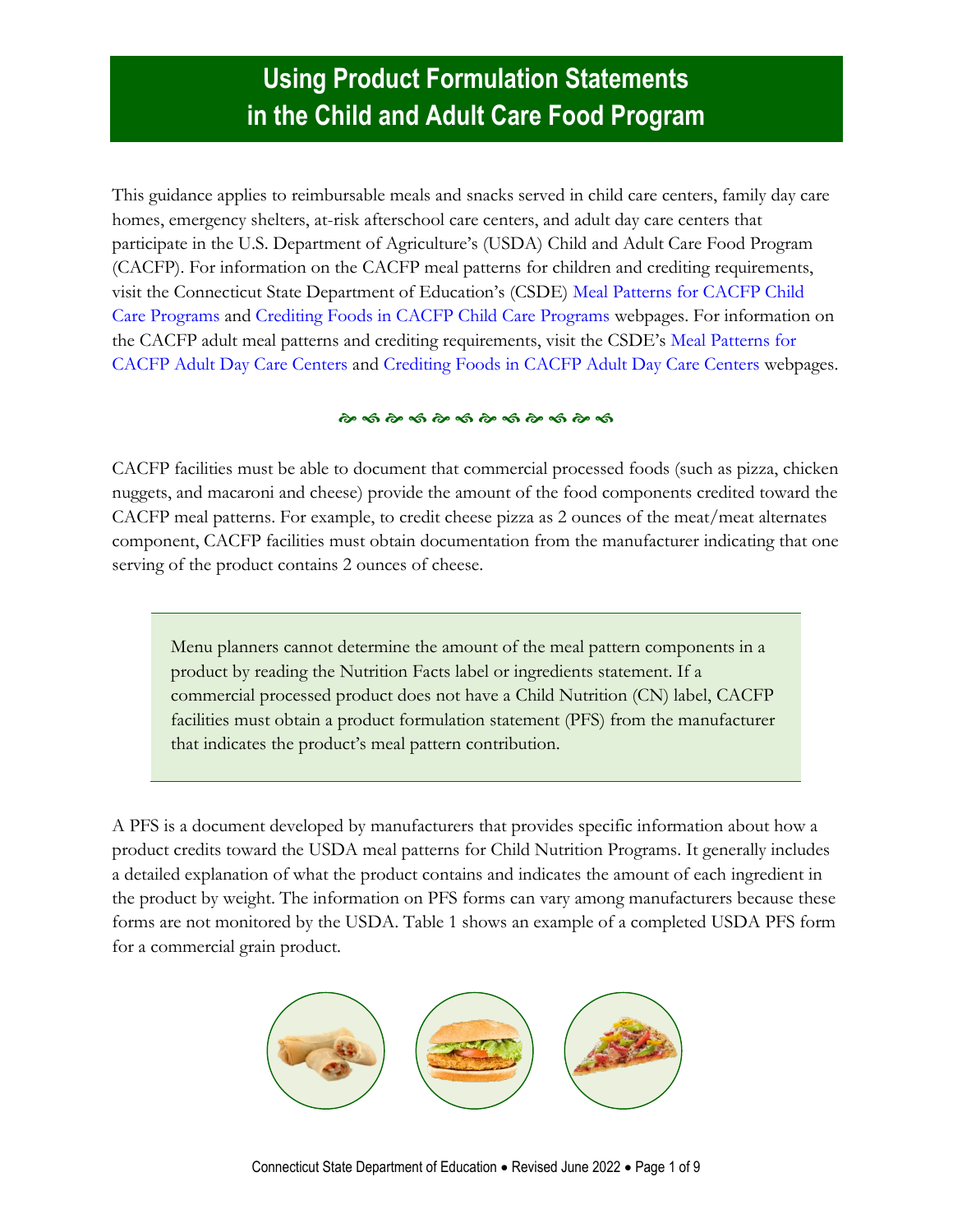|                                                                                                                                                                                                                                                                                                                                                                                                                                                                                                                                                                                                                                                                                                                                                                                                                                                                                                                                                           |                                                                                            | <b>ABC Bread</b><br>Company                                                          |                                    |
|-----------------------------------------------------------------------------------------------------------------------------------------------------------------------------------------------------------------------------------------------------------------------------------------------------------------------------------------------------------------------------------------------------------------------------------------------------------------------------------------------------------------------------------------------------------------------------------------------------------------------------------------------------------------------------------------------------------------------------------------------------------------------------------------------------------------------------------------------------------------------------------------------------------------------------------------------------------|--------------------------------------------------------------------------------------------|--------------------------------------------------------------------------------------|------------------------------------|
|                                                                                                                                                                                                                                                                                                                                                                                                                                                                                                                                                                                                                                                                                                                                                                                                                                                                                                                                                           | <b>Product Formulation Statement for Documenting Grains</b><br>in Child Nutrition Programs |                                                                                      |                                    |
|                                                                                                                                                                                                                                                                                                                                                                                                                                                                                                                                                                                                                                                                                                                                                                                                                                                                                                                                                           | (Crediting Standards Based on Grams of Creditable Grains (ounce equivalent))               |                                                                                      |                                    |
| Program operators should include a copy of the label from the purchased product package in addition to the following<br>information on letterhead signed by an official company representative. Program operators have the option to choose the<br>crediting method that fits their specific menu planning needs.                                                                                                                                                                                                                                                                                                                                                                                                                                                                                                                                                                                                                                         |                                                                                            |                                                                                      |                                    |
| Product Name: Wheat Smile Pancakes                                                                                                                                                                                                                                                                                                                                                                                                                                                                                                                                                                                                                                                                                                                                                                                                                                                                                                                        |                                                                                            | Code No. 14005                                                                       |                                    |
| Manufacturer: ABC Bread Company                                                                                                                                                                                                                                                                                                                                                                                                                                                                                                                                                                                                                                                                                                                                                                                                                                                                                                                           |                                                                                            | Serving Size: 2 pancakes: 50 grams (1.75 ounces)                                     |                                    |
| I. Does the product meet the whole grain-rich criteria? Yes $\overline{\phantom{a}}$<br>II. Does the product contain non-creditable grains? Yes _<br>(Products with more than 0.24 ounce equivalent (oz eq) or 3.99 grams (g) for Groups A-G or 6.99g for Groups H and I<br>of non-creditable grains do not credit toward the grains requirement for school meals.)                                                                                                                                                                                                                                                                                                                                                                                                                                                                                                                                                                                       |                                                                                            | $No \ \ X$ How many grams?                                                           |                                    |
|                                                                                                                                                                                                                                                                                                                                                                                                                                                                                                                                                                                                                                                                                                                                                                                                                                                                                                                                                           |                                                                                            |                                                                                      |                                    |
| III. Use Exhibit A: Grain Requirements for Child Nutrition Programs in the Food Buying Guide for Child Nutrition Programs<br>(FBG) to determine if the product fits into Groups A-G (baked goods), Group H (cereal grains) or Group I (RTE breakfast<br>cereals). (Different methodologies are applied to calculate the grains contribution based on creditable grains. Groups A-G use<br>the standard of 16g creditable grains per oz eq; Groups H and I use the standard of 28g creditable grains per oz eq or volume.)<br>Indicate which Exhibit A Group (A-I) the product belongs:<br><b>DESCRIPTION OF CREDITABLE</b><br><b>GRAIN INGREDIENT*</b>                                                                                                                                                                                                                                                                                                    | <b>GRAMS OF</b><br><b>CREDITABLE GRAIN</b><br><b>INGREDIENT PER</b><br><b>PORTION'</b>     | <b>GRAM STANDARD OF</b><br><b>CREDITABLE GRAINS</b><br>PER OZ EQ<br>(16g or $28gf^2$ | <b>CREDITABLE</b><br><b>AMOUNT</b> |
| Whole wheat flour (30%)                                                                                                                                                                                                                                                                                                                                                                                                                                                                                                                                                                                                                                                                                                                                                                                                                                                                                                                                   | 15                                                                                         | 16                                                                                   | $A + B$<br>0.9375                  |
| Enrihced flour (22%)                                                                                                                                                                                                                                                                                                                                                                                                                                                                                                                                                                                                                                                                                                                                                                                                                                                                                                                                      | 11                                                                                         | 16                                                                                   | 0.6875                             |
|                                                                                                                                                                                                                                                                                                                                                                                                                                                                                                                                                                                                                                                                                                                                                                                                                                                                                                                                                           |                                                                                            |                                                                                      |                                    |
|                                                                                                                                                                                                                                                                                                                                                                                                                                                                                                                                                                                                                                                                                                                                                                                                                                                                                                                                                           |                                                                                            |                                                                                      | <b>Total 1.625</b>                 |
|                                                                                                                                                                                                                                                                                                                                                                                                                                                                                                                                                                                                                                                                                                                                                                                                                                                                                                                                                           |                                                                                            | <b>Total Creditable Amount<sup>3</sup></b>                                           | 1.50                               |
| * Creditable grains vary by Program. See the FBG for specific Program requirements.<br>×,<br>(Serving size) X (% of creditable grains in formula); serving sizes other than grams must be converted to grams.<br><sup>2</sup> Standard grams of creditable grains from the corresponding Group in Exhibit A.<br><sup>3</sup> Total Creditable Amount must be rounded down to the nearest quarter (0.25) oz eq. Do not round up.<br>Total weight (per portion) of product as purchased 50 g (1.75 oz)<br>Total contribution of product (per portion) 1.5<br>I certify that the above information is true and correct and that a $1.75$ ounce portion of this product (ready for serving)<br>provides 1.5 ____ oz eq grains. I further certify that non-creditable grains are not above 0.24 oz eq per portion. Products with<br>more than 0.24 oz eq or 3.99g for Groups A-G or 6.99g for Groups H and I of non-creditable grains do not credit toward the | $oc$ eq                                                                                    |                                                                                      |                                    |
| grains requirement for school meals.<br>John Smith                                                                                                                                                                                                                                                                                                                                                                                                                                                                                                                                                                                                                                                                                                                                                                                                                                                                                                        |                                                                                            | President, ABC Bread Company                                                         |                                    |
| Signature                                                                                                                                                                                                                                                                                                                                                                                                                                                                                                                                                                                                                                                                                                                                                                                                                                                                                                                                                 |                                                                                            | Title                                                                                |                                    |
| John Smith                                                                                                                                                                                                                                                                                                                                                                                                                                                                                                                                                                                                                                                                                                                                                                                                                                                                                                                                                |                                                                                            | 07/01/2022                                                                           | (123) 456-7890                     |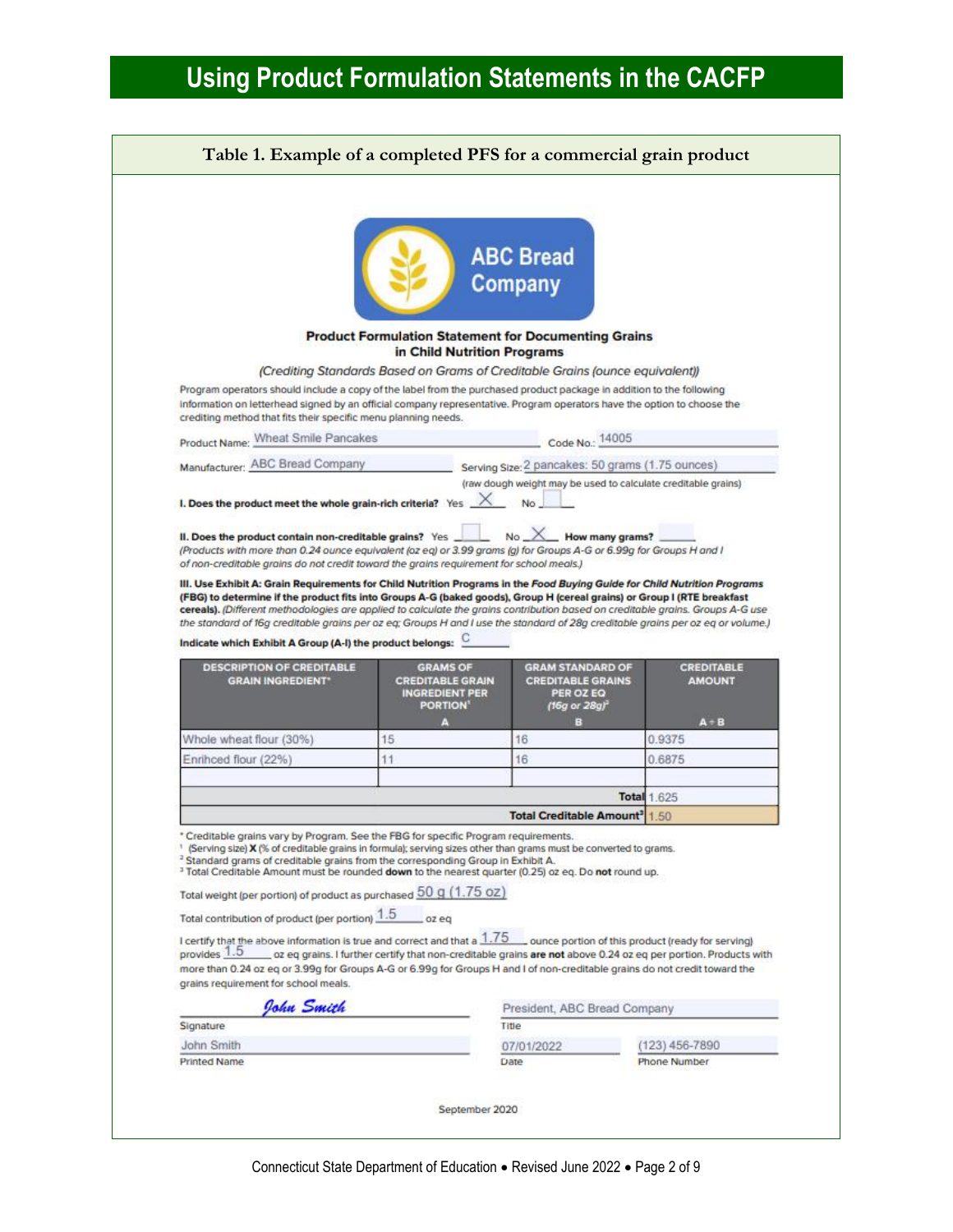### **PFS Forms versus Child Nutrition (CN) Labels**

PFS forms are not the same as CN labels. CN labels are the definitive documentation for verifying a product's crediting information for the Child Nutrition Programs. Table 2 compares the criteria for CN labels and PFS forms.

| Table 2. Comparison of CN labels and PFS forms                                                   |                 |                  |  |  |
|--------------------------------------------------------------------------------------------------|-----------------|------------------|--|--|
| Criteria                                                                                         | $CN$ labels $1$ | <b>PFS</b> forms |  |  |
| Standard information required                                                                    |                 |                  |  |  |
| Reviewed and monitored by the USDA                                                               |                 |                  |  |  |
| Includes USDA's guarantee of meal component<br>contribution for Child Nutrition Programs         |                 |                  |  |  |
| Distinct six-digit product identification number                                                 |                 |                  |  |  |
| CACFP facilities must check crediting information for<br>accuracy                                |                 |                  |  |  |
| For information on CN labels, refer to the CSDE's resource. Using Child Nutrition (CN) Labels in |                 |                  |  |  |

<sup>1</sup> For information on CN labels, refer to the CSDE's resource, *[Using Child Nutrition \(CN\) Labels in](https://portal.ct.gov/-/media/SDE/Nutrition/CACFP/Crediting/Using_CN_labels_CACFP.pdf)  [the CACFP](https://portal.ct.gov/-/media/SDE/Nutrition/CACFP/Crediting/Using_CN_labels_CACFP.pdf)*, and visit the USDA's [CN Labeling Food Manufacturers/Industry](https://www.fns.usda.gov/cnlabeling/food-manufacturersindustry) webpage.

Unlike CN labels, PFS forms are not monitored by the USDA and do not guarantee compliance with the USDA meal patterns. Therefore, CACFP facilities must check the manufacturer's crediting information for accuracy (and request supporting documentation if needed) **prior** to including the product in reimbursable meals and snacks. All creditable ingredients in the PFS must match a description in the FBG.

Manufacturers are responsible for ensuring that the product is processed to meet the meal pattern contribution stated on the PFS. CACFP facilities are responsible for verifying the crediting information on the PFS, and maintaining this documentation on file for the CSDE's Administrative Review of the CACFP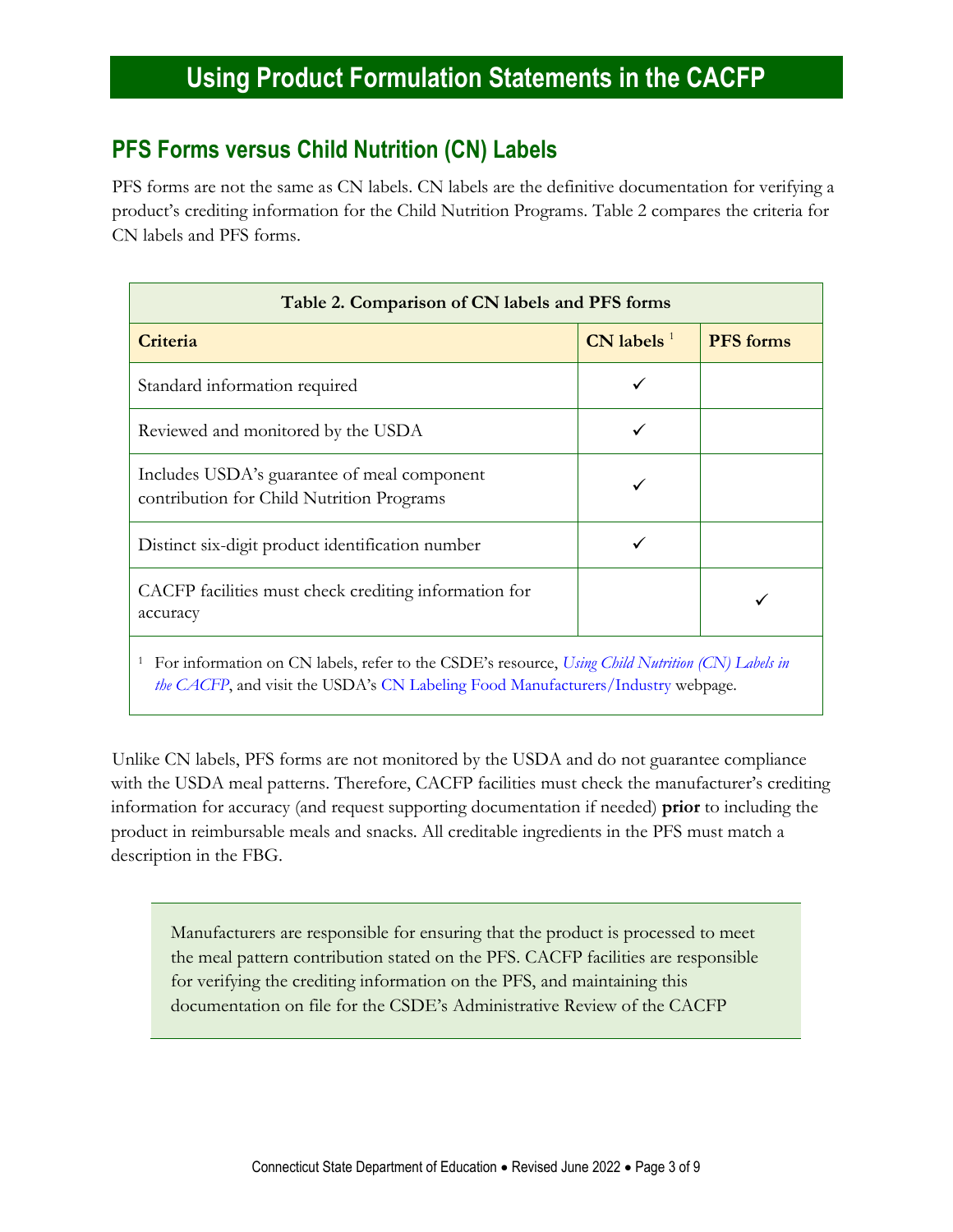### **Required Information for PFS Forms**

To document a product's crediting information, the manufacturer's PFS must:

- list the product name, product code, serving size, and creditable ingredients;
- indicate how the product credits toward the USDA's meal pattern requirements;
- document how the manufacturer obtained the crediting information by citing specific Child Nutrition Program resources or regulations, such as the USDA's *[Food Buying Guide for Child](https://www.fns.usda.gov/tn/food-buying-guide-for-child-nutrition-programs)  [Nutrition Programs](https://www.fns.usda.gov/tn/food-buying-guide-for-child-nutrition-programs)* (FBG) and USDA policy on crediting foods (e.g., [USDA policy memos for](https://www.fns.usda.gov/resources)  [Child Nutrition Programs](https://www.fns.usda.gov/resources) and [Food and Nutrition Service \(FNS\) instructions for Child](https://portal.ct.gov/SDE/Nutrition/FNS-Instructions-for-Child-Nutrition-Programs)  [Nutrition Programs\)](https://portal.ct.gov/SDE/Nutrition/FNS-Instructions-for-Child-Nutrition-Programs); and
- be prepared on company letterhead with the signature of a company official and the date of issue. The signature can be handwritten, stamped, or electronic.

PFS forms that do not meet these requirements cannot be accepted as crediting documentation. CACFP facilities must request a revised PFS (and supporting documentation if needed) from the manufacturer.

Manufacturers may modify the USDA's PFS forms for various types of commercial products. For example, cheese pizza could have crediting information for the vegetables component in addition to the meat/meat alternates and grains components. Manufacturers may choose to use one PFS to document the crediting information for each meal component but must clearly identify how each component contributes to the meal pattern requirements. The PFS must include the information needed for CACFP sponsors to determine how the product contributes to the meal pattern requirements.

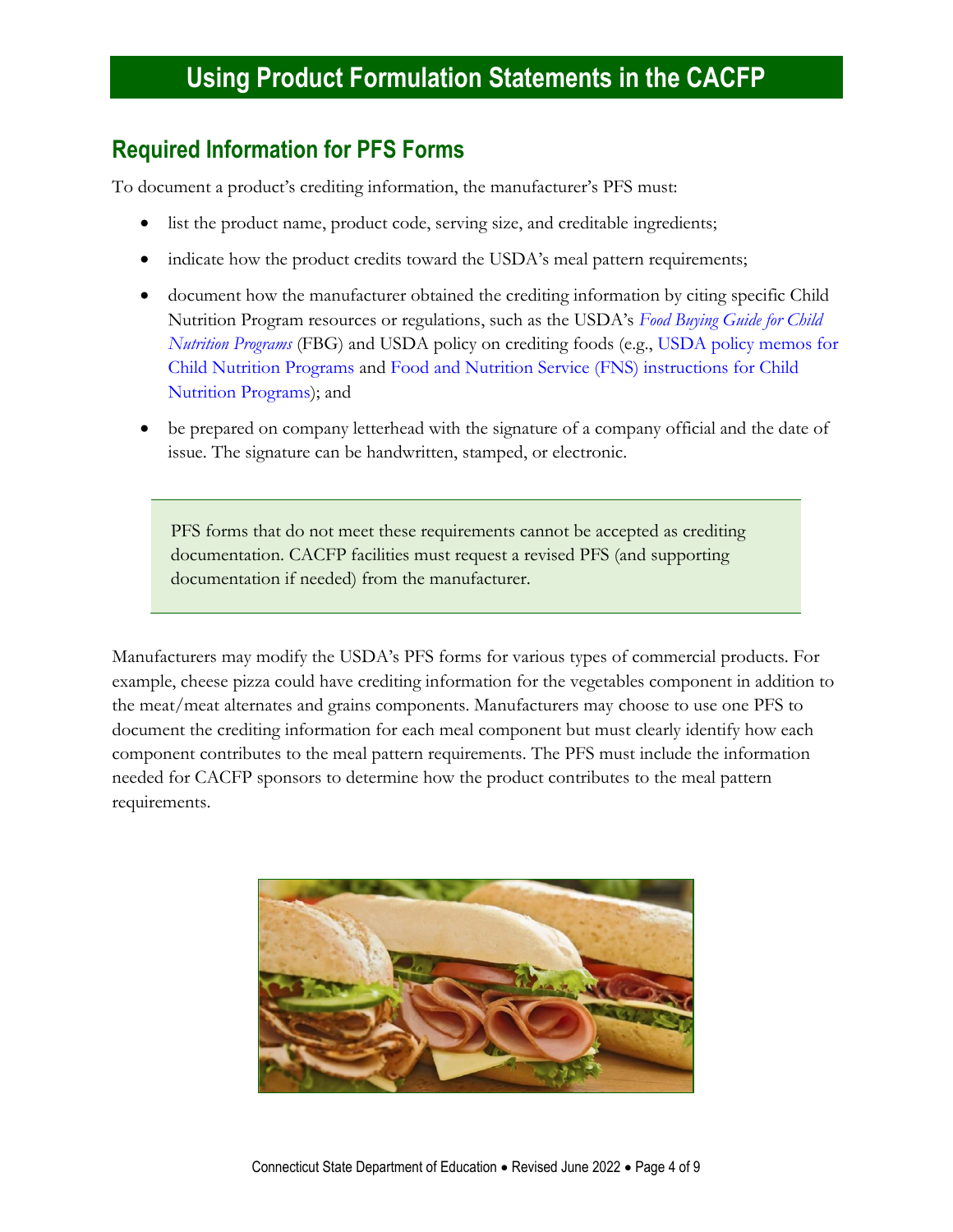### **Reviewing PFS Forms**

An appropriate PFS form will provide specific information about the product and show how the manufacturer obtained the meal pattern crediting information by citing [Child Nutrition Program](https://portal.ct.gov/SDE/Nutrition/Laws-and-Regulations-for-Child-Nutrition-Programs#USDARegulations)  [regulations](https://portal.ct.gov/SDE/Nutrition/Laws-and-Regulations-for-Child-Nutrition-Programs#USDARegulations) or USDA resources such as [USDA policy memos,](https://www.fns.usda.gov/resources?f%5B0%5D=resource_type%3A160) [FNS instructions,](https://portal.ct.gov/SDE/Nutrition/FNS-Instructions-for-Child-Nutrition-Programs) and other USDA policy guidance. Sponsors must review this information for accuracy using the guidance below.

**1. Review the PFS prior to purchasing processed products.** The USDA's [Food](https://www.fns.usda.gov/cnlabeling/food-manufacturersindustry)  [Manufacturers/Industry w](https://www.fns.usda.gov/cnlabeling/food-manufacturersindustry)ebpage contains resources to assist sponsors with this process, including sample PFS forms for the meat/meat alternates, grains, fruits, and vegetables components; and other resources for reviewing crediting documentation for commercial products. These resources are listed below.

#### **Meat/Meat Alternates**

- Product Formulation Statement for Documenting Meats/Meat Alternates (M/MA) in Child Nutrition Programs (USDA): [https://www.fns.usda.gov/sites/default/files/resource-files/PFS\\_Meats-](https://www.fns.usda.gov/sites/default/files/resource-files/PFS_Meats-Meat_Alternates_Fillable_508.pdf)[Meat\\_Alternates\\_Fillable\\_508.pdf](https://www.fns.usda.gov/sites/default/files/resource-files/PFS_Meats-Meat_Alternates_Fillable_508.pdf)
- Questions and Answers on Alternate Protein Products (APP): <https://fns-prod.azureedge.net/sites/default/files/APPindustryfaqs.pdf>
- Reviewer's Checklist for Evaluating Manufacturer Product Formulation Statements (Product Analysis) for Meat/Meat Alternate (M/MA) Products: [https://fns-prod.azureedge.net/sites/default/files/reviewer\\_checklist.pdf](https://fns-prod.azureedge.net/sites/default/files/reviewer_checklist.pdf)

#### **Vegetables and Fruits**

• Product Formulation Statement for Documenting Vegetables and Fruits in the Child and Adult Care Food Program, Summer Food Service Program, and NSLP Afterschool Snacks (USDA): [https://www.fns.usda.gov/sites/default/files/resource](https://www.fns.usda.gov/sites/default/files/resource-files/PFS_Total_Veg_Fruits_Fillable_508.pdf)[files/PFS\\_Total\\_Veg\\_Fruits\\_Fillable\\_508.pdf](https://www.fns.usda.gov/sites/default/files/resource-files/PFS_Total_Veg_Fruits_Fillable_508.pdf)

#### **Grains**

• Product Formulation Statement for Documenting Grains in Child Nutrition Programs (USDA): [https://www.fns.usda.gov/sites/default/files/resource-files/](https://www.fns.usda.gov/sites/default/files/resource-files/PFS_Grains_Oz_Eq_Fillable_508.pdf) [PFS\\_Grains\\_Oz\\_Eq\\_Fillable\\_508.pdf](https://www.fns.usda.gov/sites/default/files/resource-files/PFS_Grains_Oz_Eq_Fillable_508.pdf)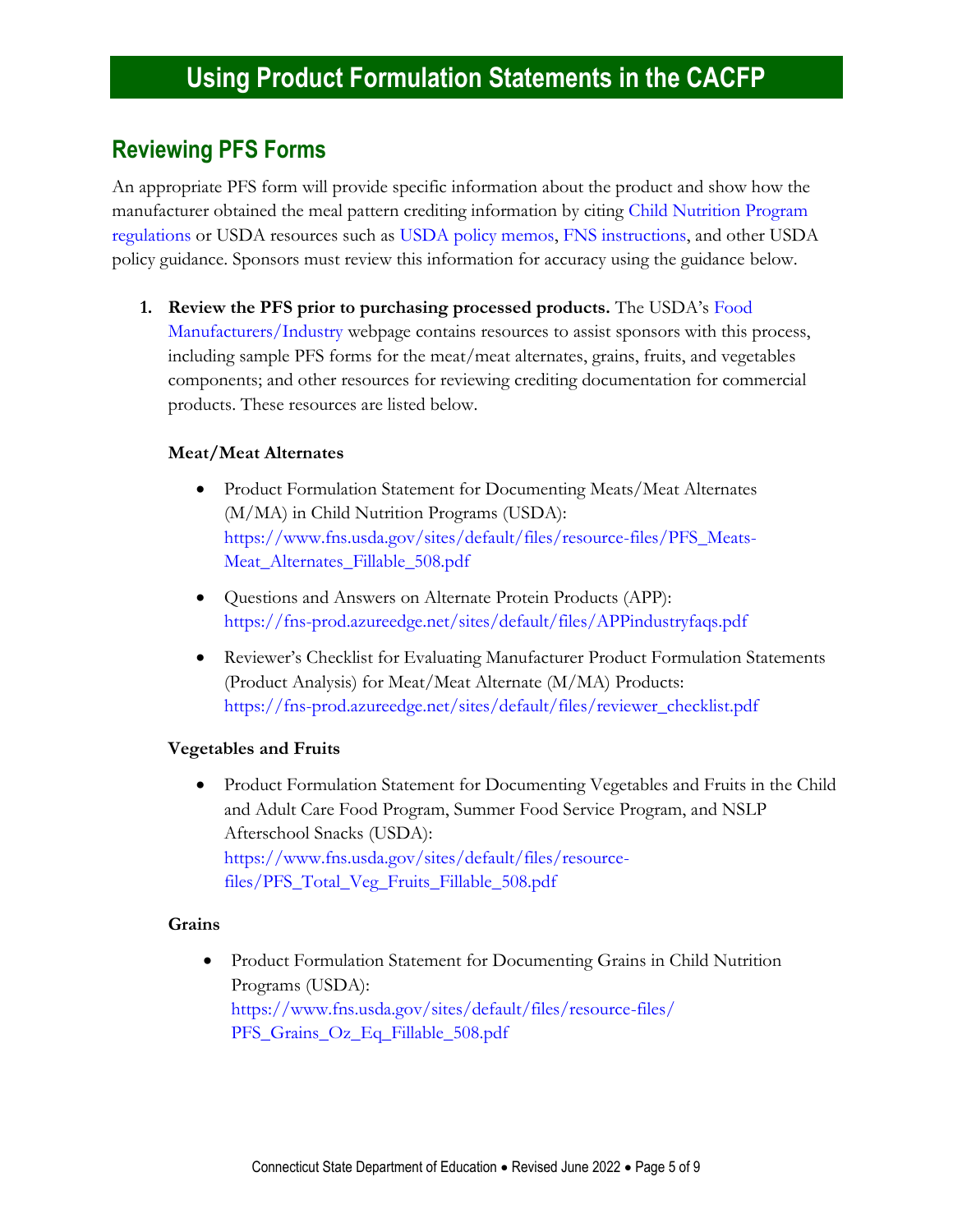• Product Formulation Statement for Documenting Grains in Child Nutrition Programs – Completed Sample (USDA): [https://www.fns.usda.gov/sites/default/files/resource-files/](https://www.fns.usda.gov/sites/default/files/resource-files/PFS_Example_Grains_Oz_Eq.pdf) [PFS\\_Example\\_Grains\\_Oz\\_Eq.pdf](https://www.fns.usda.gov/sites/default/files/resource-files/PFS_Example_Grains_Oz_Eq.pdf)

For guidance on how to review PFS forms for grains, refer to "How to Evaluate a PFS" in section 6 of the CSDE's guide, *[Meeting the Whole](https://portal.ct.gov/-/media/SDE/Nutrition/NSLP/Crediting/WGR_Requirement_SNP_grades_K-12.pdf)  [Grain-rich Requirement for the NSLP and SBP Meal Patterns for Grades K-12](https://portal.ct.gov/-/media/SDE/Nutrition/NSLP/Crediting/WGR_Requirement_SNP_grades_K-12.pdf)*.

- 2. **Verify the accuracy of the PFS**. Sponsors must review the information below.
	- Determine that the creditable ingredients listed in the PFS match a description in the FBG. If a PFS for a specific product claims to provide a higher meal component credit than the amount listed in the FBG*,* the PFS must clarify all credited ingredients and demonstrate how the product provides that credit according to the USDA's regulations, guidance, or policy.
	- Verify that the product's stated credit toward the USDA's meal pattern requirements is not greater than the serving size of the product. For example, a 2.2-ounce beef patty cannot credit for more than 2 ounces of the meat/meat alternates component.



• Assure that the creditable components are visible in the finished product. To claim a contribution toward the meat/meat alternates component, the product must have a visible meat or meat alternate (such as a sausage link, beans, cheese, or peanut butter), and the PFS must specify the method for crediting these items.

The USDA encourages careful review of product literature. Sponsors are accountable for ensuring that reimbursable meals and snacks meet the meal pattern requirements.

For additional guidance on accepting product documentation, refer to the CSDE's resource, *[Accepting Processed Product Documentation in the CACFP,](https://portal.ct.gov/-/media/SDE/Nutrition/CACFP/Crediting/Accepting_Processed_Product_Documentation_CACFP.pdf)* and the USDA's handout, *[Tips for Evaluating a](https://www.fns.usda.gov/sites/default/files/cn/manufacturerPFStipsheet.pdf)  [Manufacturer's Product Formulation Statement](https://www.fns.usda.gov/sites/default/files/cn/manufacturerPFStipsheet.pdf);* and visit the "[Crediting Commercial Processed Products](https://portal.ct.gov/SDE/Nutrition/Crediting-Foods-in-CACFP-Child-Care-Programs/Documents#CommercialProducts)  [in Child Care Programs](https://portal.ct.gov/SDE/Nutrition/Crediting-Foods-in-CACFP-Child-Care-Programs/Documents#CommercialProducts)" or "[Crediting Commercial Processed Products in CACFP Adult Day Care](https://portal.ct.gov/SDE/Nutrition/Crediting-Foods-in-CACFP-Adult-Day-Care-Centers/Documents#CommercialProducts)  [Centers](https://portal.ct.gov/SDE/Nutrition/Crediting-Foods-in-CACFP-Adult-Day-Care-Centers/Documents#CommercialProducts)" sections of the CSDE's CACFP webpages.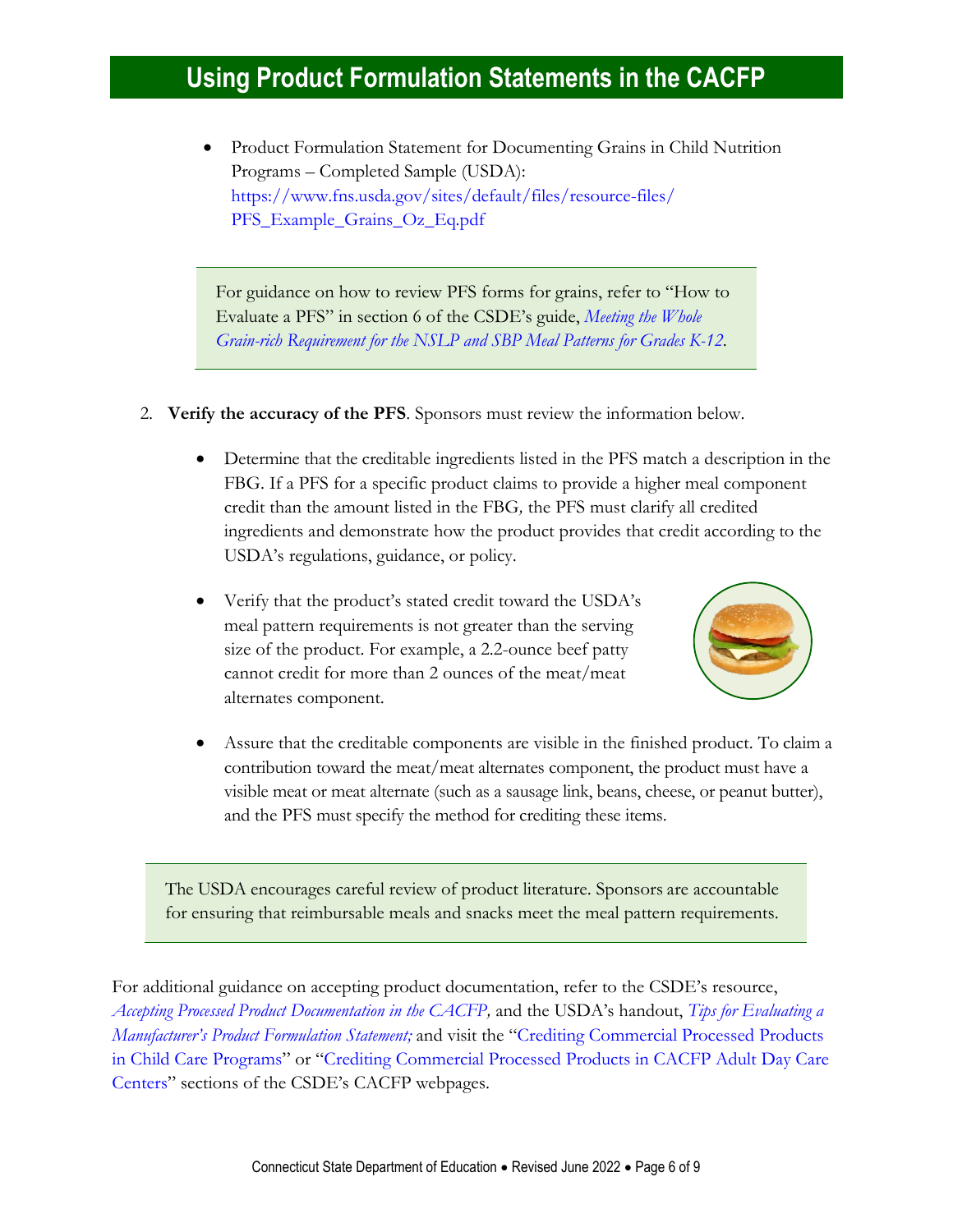### **Resources**

- Accepting Processed Product Documentation in the CACFP (CSDE): [https://portal.ct.gov/-/media/SDE/Nutrition/CACFP/Crediting/](https://portal.ct.gov/-/media/SDE/Nutrition/CACFP/Crediting/Accepting_Processed_Product_Documentation_CACFP.pdf) [Accepting\\_Processed\\_Product\\_Documentation\\_CACFP.pdf](https://portal.ct.gov/-/media/SDE/Nutrition/CACFP/Crediting/Accepting_Processed_Product_Documentation_CACFP.pdf)
- Bite Size: Meeting the CACFP Meal Patterns for Children: Module 2: Meal Pattern Documentation (CSDE): [https://portal.ct.gov/SDE/Nutrition/Meal-Patterns-CACFP-Child-Care-Programs/Related-](https://portal.ct.gov/SDE/Nutrition/Meal-Patterns-CACFP-Child-Care-Programs/Related-Resources#BiteSize)[Resources#BiteSize](https://portal.ct.gov/SDE/Nutrition/Meal-Patterns-CACFP-Child-Care-Programs/Related-Resources#BiteSize)
- Child and Adult Care Food Program (CSDE Webpage): <https://portal.ct.gov/SDE/Nutrition/Child-and-Adult-Care-Food-Program>
- Crediting Foods in CACFP Adult Day Care Centers (CSDE webpage): [https://portal.ct.gov/SDE/Nutrition/Crediting-Foods-in-CACFP-Adult-Day-Care-Centers](http://portal.ct.gov/SDE/Nutrition/Crediting-Foods-in-CACFP-Adult-Day-Care-Centers)
- Crediting Foods in CACFP Child Care Programs (CSDE webpage): [https://portal.ct.gov/SDE/Nutrition/Crediting-Foods-in-CACFP-Child-Care-Programs](http://portal.ct.gov/SDE/Nutrition/Crediting-Foods-in-CACFP-Child-Care-Programs)
- Food and Nutrition Service (FNS) instructions (CSDE webpage): <https://portal.ct.gov/SDE/Nutrition/FNS-Instructions-for-Child-Nutrition-Programs>
- Food Buying Guide for Child Nutrition Programs (USDA): <https://www.fns.usda.gov/tn/food-buying-guide-for-child-nutrition-programs>
- Food Manufacturers/Industry (USDA webpage): <https://www.fns.usda.gov/cnlabeling/food-manufacturersindustry>
- Laws and Regulations for Child Nutrition Programs (CSDE webpage): <https://portal.ct.gov/SDE/Nutrition/Laws-and-Regulations-for-Child-Nutrition-Programs>
- Meal Patterns for CACFP Adult Day Care Centers (CSDE webpage): [https://portal.ct.gov/SDE/Nutrition/Meal-Patterns-CACFP-Adult-Centers](http://portal.ct.gov/SDE/Nutrition/Meal-Patterns-CACFP-Adult-Centers)
- Meal Patterns for CACFP Child Care Programs (CSDE webpage): [https://portal.ct.gov/SDE/Nutrition/Meal-Patterns-CACFP-Child-Care-Programs](http://portal.ct.gov/SDE/Nutrition/Meal-Patterns-CACFP-Child-Care-Programs)
- Presentation: CN Labels and Product Formulation Statements (USDA): [https://theicn.org/resources/930/march-2016/109876/manufacturers-product-formulation](https://theicn.org/resources/930/march-2016/109876/manufacturers-product-formulation-statement-pfs03-31-16.pdf)[statement-pfs03-31-16.pdf](https://theicn.org/resources/930/march-2016/109876/manufacturers-product-formulation-statement-pfs03-31-16.pdf)
- Resources for the CACFP Meal Patterns (CSDE): [https://portal.ct.gov/-/media/SDE/Nutrition/CACFP/MealPattern/](https://portal.ct.gov/-/media/SDE/Nutrition/CACFP/MealPattern/Resources_CACFP_Meal_Patterns.pdf) [Resources\\_CACFP\\_Meal\\_Patterns.pdf](https://portal.ct.gov/-/media/SDE/Nutrition/CACFP/MealPattern/Resources_CACFP_Meal_Patterns.pdf)
- Reviewer's Checklist for Evaluating Manufacturer Product Formulation Statements for Meat/Meat Alternates (USDA): [https://fns-prod.azureedge.net/sites/default/files/reviewer\\_checklist.pdf](https://fns-prod.azureedge.net/sites/default/files/reviewer_checklist.pdf)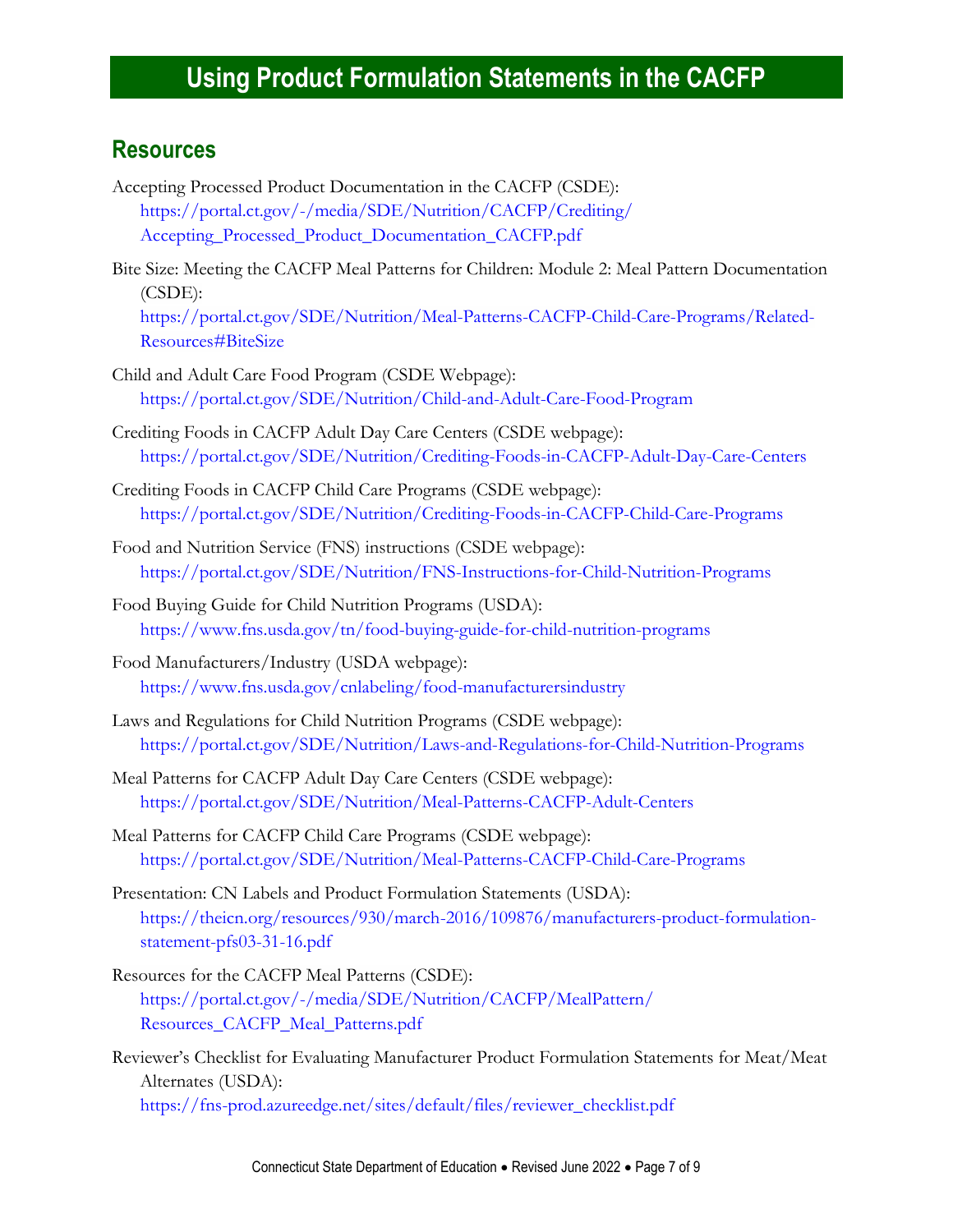- Tips for Evaluating a Manufacturer's Product Formulation Statement (USDA): [https://fns-prod.azureedge.net/sites/default/files/resource-files/cnl\\_tipsheet](https://fns-prod.azureedge.net/sites/default/files/resource-files/cnl_tipsheet-processedproduct.pdf)[processedproduct.pdf](https://fns-prod.azureedge.net/sites/default/files/resource-files/cnl_tipsheet-processedproduct.pdf)
- USDA Policy Memos for the Child and Adult Care Food Program (CACFP) (USDA's FNS Documents & Forms webpage): <https://www.fns.usda.gov/resources>
- USDA Product Formulation Statements (USDA's Food Manufacturers/Industry webpage): <https://www.fns.usda.gov/cnlabeling/food-manufacturersindustry>